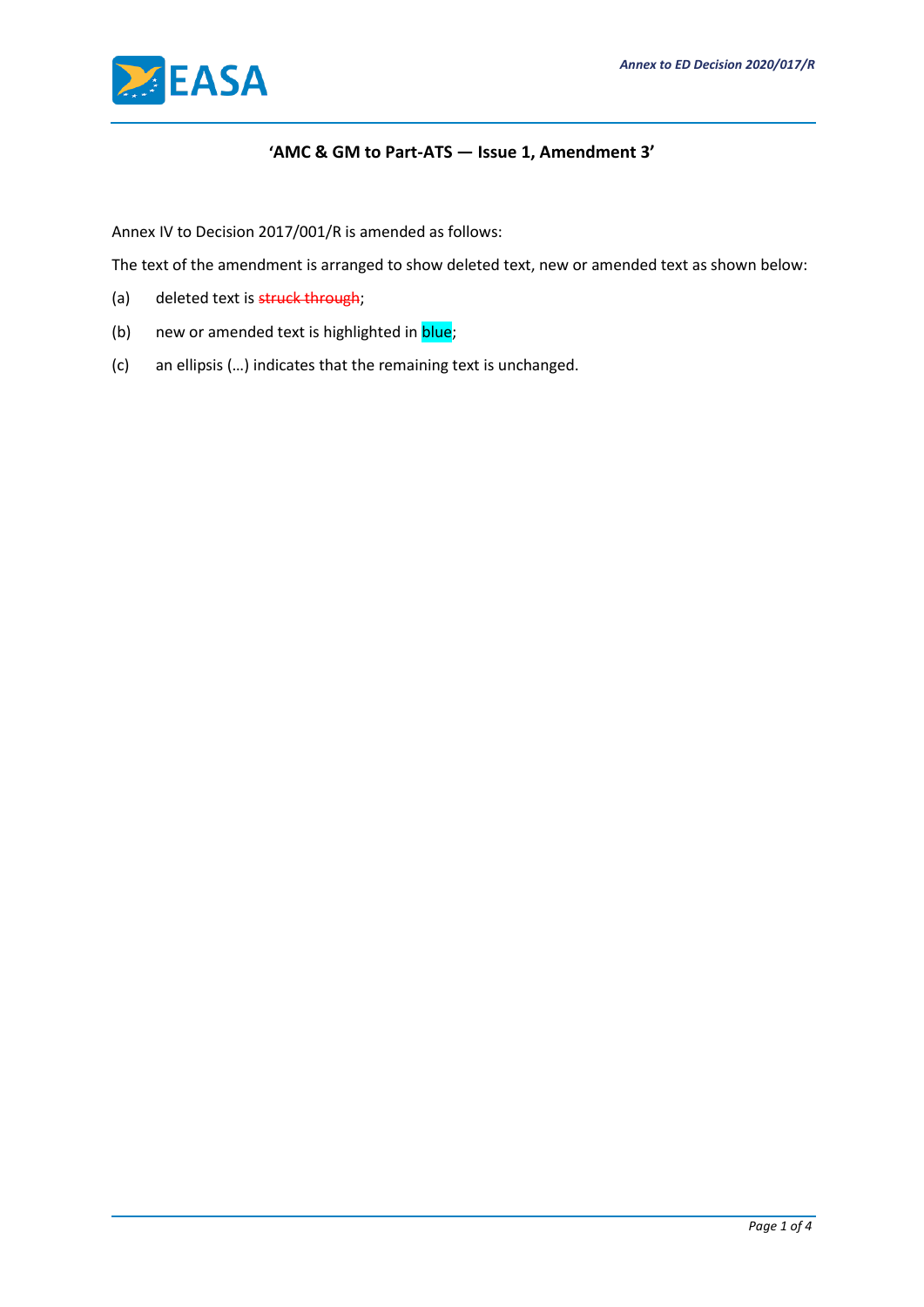# **AMC1 ATS.TR.305 Scope of flight information service**

## **TRANSMISSION OF INFORMATION**

## **(a) Means of transmission**

- (1) Information should be disseminated to aircraft by one or more of the following means:
	- (i) the preferred method of directed transmission on the initiative of the appropriate air traffic services unit to an aircraft, ensuring that receipt is acknowledged; or
	- (ii) general call, unacknowledged transmission to all aircraft concerned; or
	- (iii) broadcast; or
	- (iv) data link.
- (2) The use of general calls should be limited to cases where it is necessary to disseminate essential information to several aircraft without delay, e.g. the sudden occurrence of hazards, a change of the runway-in-use, or the failure of a key approach and landing aid.

#### **(b) Transmission of special air-reports, SIGMET and AIRMET information**

- (1) Appropriate SIGMET and AIRMET information, as well as special air-reports which have not been used for the preparation of a SIGMET, should be disseminated to aircraft by one or more of the means specified in point (a) as established by the competent authority. Special air-reports should be transmitted with the least possible delay and disseminated to aircraft for a period of 60 minutes after their issuance.
- (2) The special air-report, SIGMET and AIRMET information to be passed on to aircraft on ground initiative should cover a portion of the route up to 1 hour's flying time ahead of the aircraft.

#### **(c) Transmission of information concerning volcanic activity**

Information concerning pre-eruption volcanic activity, volcanic eruptions and volcanic ash clouds (position of clouds and flight levels affected) should be disseminated to aircraft by one or more of the means specified in point (a) as established by the competent authority.

#### **(d) Transmission of information concerning radioactive materials and toxic chemical clouds**

Information on the release into the atmosphere of radioactive materials or toxic chemicals which could affect airspace within the area of responsibility of the air traffic services unit should be transmitted to aircraft by one or more of the means specified in point (a).

#### **(e) Transmission of local special reports, SPECI and amended TAF**

- (1) Special reports and amended TAF should be transmitted on request and supplemented by:
	- (i) directed transmission from the appropriate air traffic services unit of selected special reports and amended TAF for the departure, destination and its alternate aerodromes, as listed in the flight plan; or
	- (ii) a general call on appropriate frequencies for the unacknowledged transmission to affected aircraft of selected special reports and amended TAF; or
	- (iii) continuous or frequent broadcast or the use of data link to make available current METAR and TAF in areas determined on the basis of regional air navigation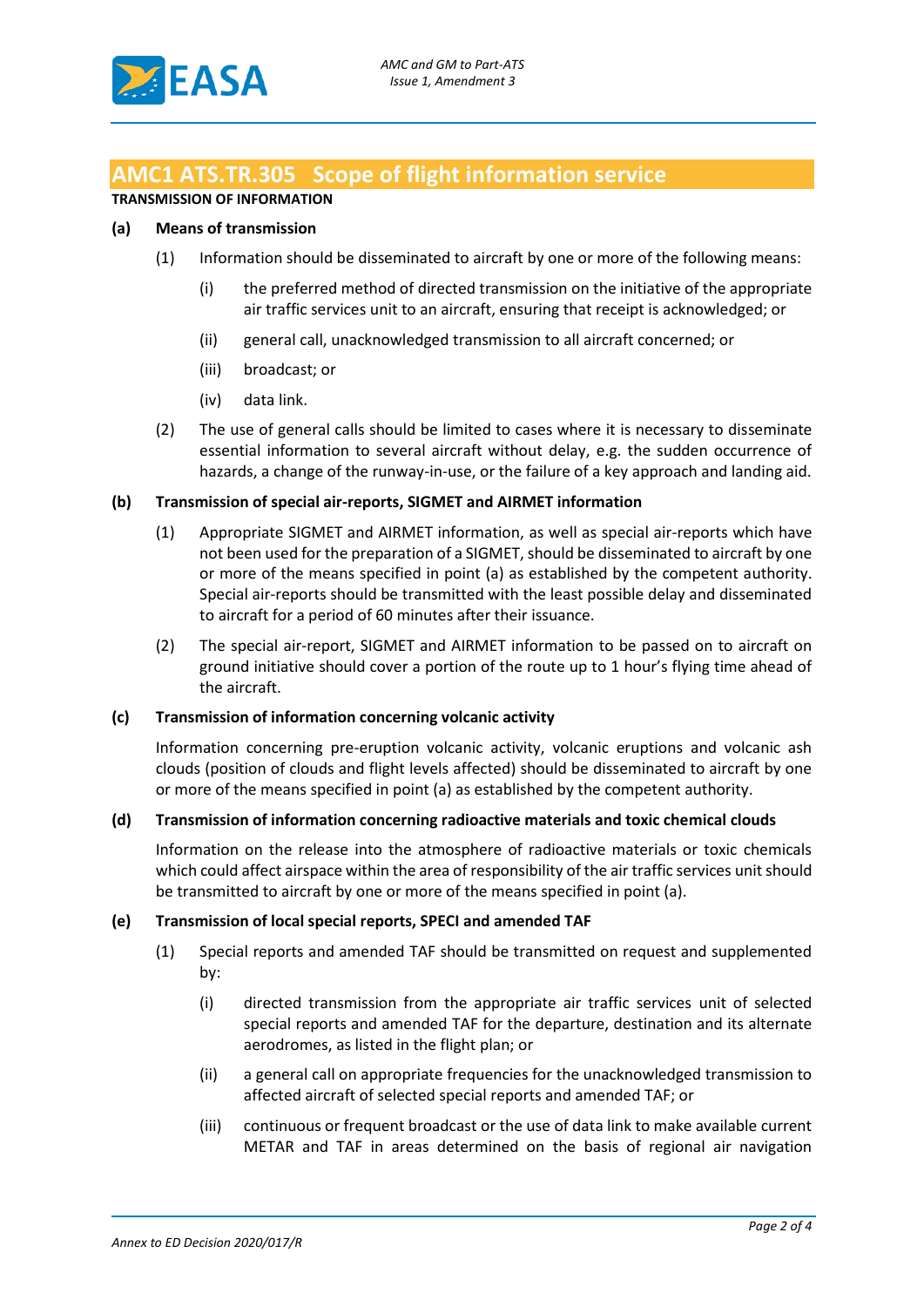

agreements where traffic congestion dictates. VOLMET broadcasts and/or D-VOLMET should be used to serve this purpose.

- (2) The passing of amended aerodrome forecasts to aircraft on the initiative of the appropriate air traffic services unit should be limited to that portion of the flight where the aircraft is within a specified time from the aerodrome of destination, such time being established on the basis of regional air navigation agreements.
- (3) SPECI should, when issued for aerodromes not serving scheduled commercial air transport, be transmitted on request.

#### **(f) Transmission of information on heavy or medium unmanned free balloons**

Appropriate information on heavy or medium unmanned free balloons should be disseminated to aircraft by one or more of the means specified in point (a).

### **(g) Transmission of information to supersonic aircraft**

The following information should be available at appropriate ACCs or flight information centres for aerodromes determined by the competent authority and should be transmitted on request to supersonic aircraft prior to commencement of deceleration/descent from supersonic cruise:

- (1) current meteorological reports and forecasts, except that where communications difficulties are encountered under conditions of poor propagation, the elements transmitted may be limited to:
	- (i) mean surface wind, direction and speed (including gusts);
	- (ii) visibility or RVR;
	- (iii) amount and height of base of low clouds;
	- (iv) other significant information; and
	- $(v)$  if appropriate, information regarding expected changes;
- (2) operationally significant information on the status of facilities relating to the runway-inuse, including the precision approach category in the event that the lowest approach category promulgated for the runway is not available; and
- (3) sufficient information on the runway surface conditions to permit assessment of the runway braking action.

## **GM1 ATS.TR.305 Scope of flight information service**

#### **PRESENTATION OF INFORMATION FOR THE PROVISION OF FLIGHT INFORMATION SERVICE**

- (a) The air traffic services provider should consider the manner in which data and information are provided to the FIS officer/AFIS officer, paying particular attention, where applicable, to the method of representing the air traffic situation to the FIS officer/AFIS officer and taking into account human performance. Additional guidance on human performance may be found in ICAO Doc 9683 'Human Factors Training Manual'.
- (b) All information and data, including data related to individual aircraft, should be presented in a manner which minimises the potential for misinterpretation or misunderstanding.